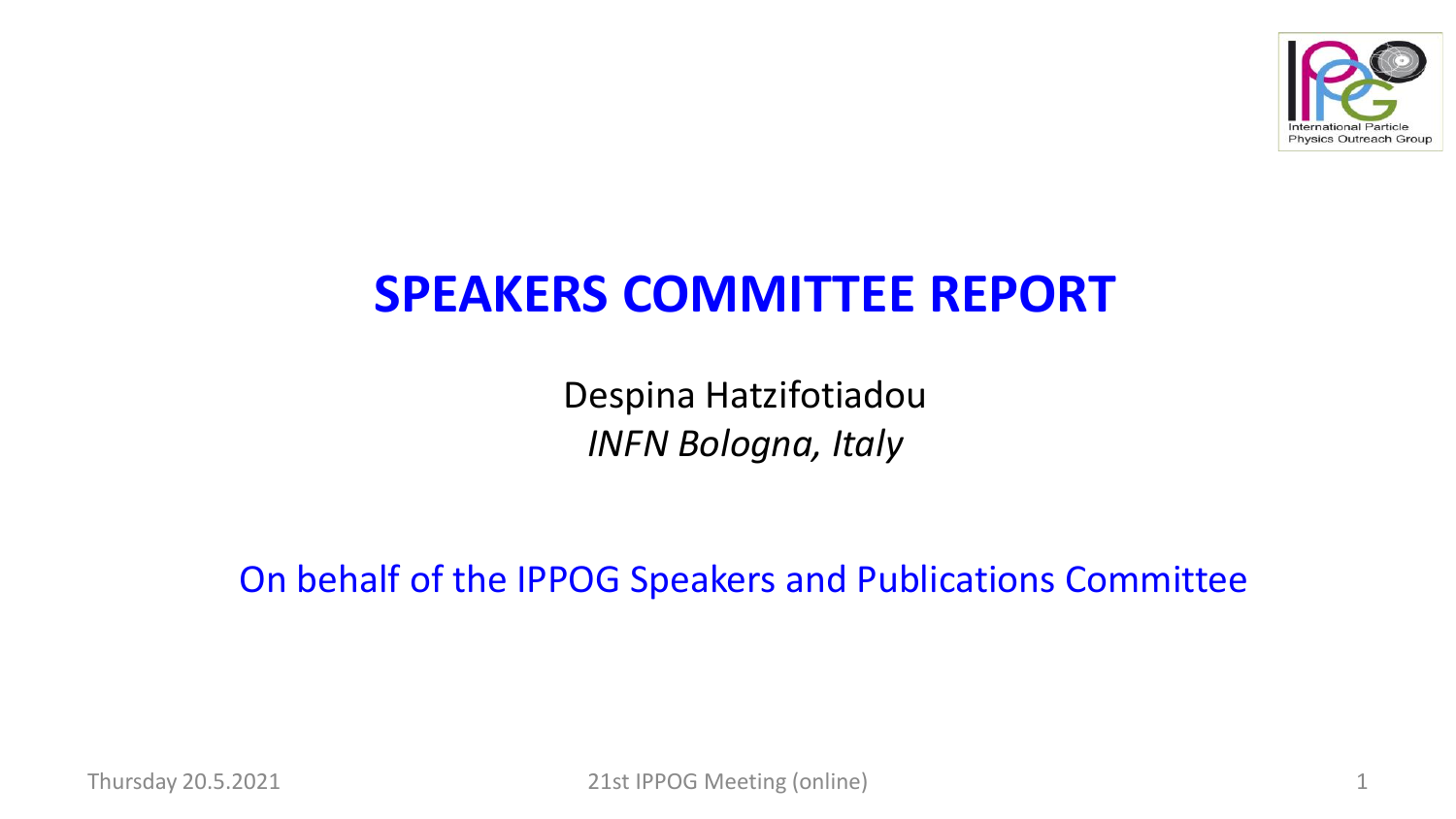# **THE DUTIES OF THE SPC (SPEAKERS AND PUBLICATIONS COMMITTEE )**

- Overview on and collection of relevant events (conferences, schools, exhibitions)
- Collection of event and publication material
- Follow-up of the whole process and quality assurance
- Submission of abstracts, write-ups, publications etc.
- Circulation of material within IPPOG
- Organisation of talk rehearsals and circulation of draft talks
- Assignment of speakers

Make sure that all partners are well represented Τake into account possible lack of funding Encourage and prioritize active people Ensure quality assurance

.................................. Initial Members : Farid Ould Saada, Pedro Abreu, Marge Bardeen, Despina Hatzifotiadou Current members : Farid Ould-Saada, Dezsö Horvath, Despina Hatzifotiadou, Jonas Strandberg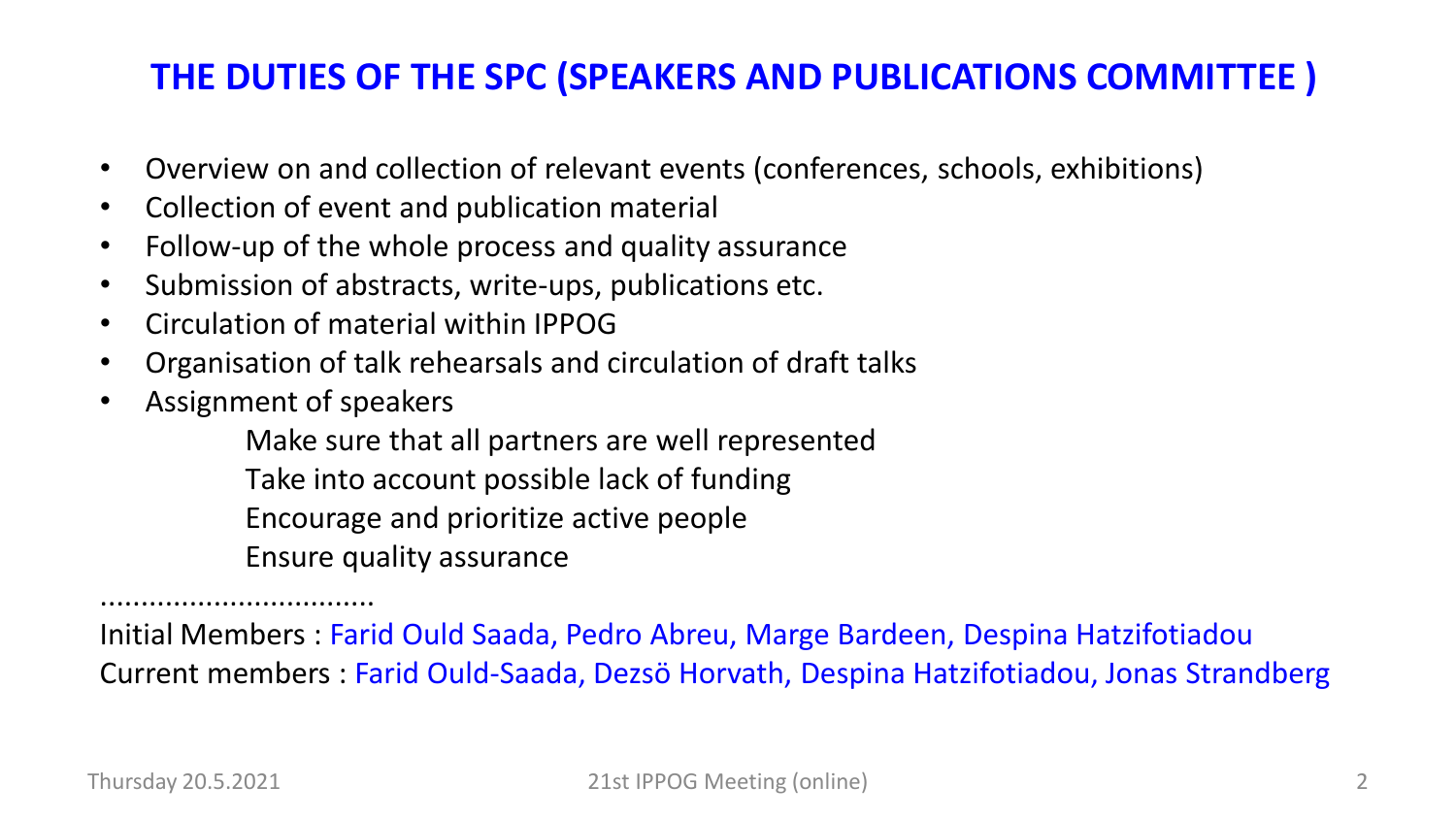Presented at 20<sup>th</sup> IPPOG Meeting **[https://indico.cern.ch/event/963955/contributions/4056070/attachments/2155667/3635886/s](https://indico.cern.ch/event/963955/contributions/4056070/attachments/2155667/3635886/spc-dec2020.pdf) pc-dec2020.pdf**

List of Conferences / deadlines, abstracts by IPPOG … Google Doc (created by Pedro**)**

**[https://docs.google.com/spreadsheets/d/1IDY5l4wBr0xMm1lA6Q4ibvJ5znG7TdCTYq7CwSox4S](https://docs.google.com/spreadsheets/d/1IDY5l4wBr0xMm1lA6Q4ibvJ5znG7TdCTYq7CwSox4S8/edit%23gid=0) 8/edit#gid=0**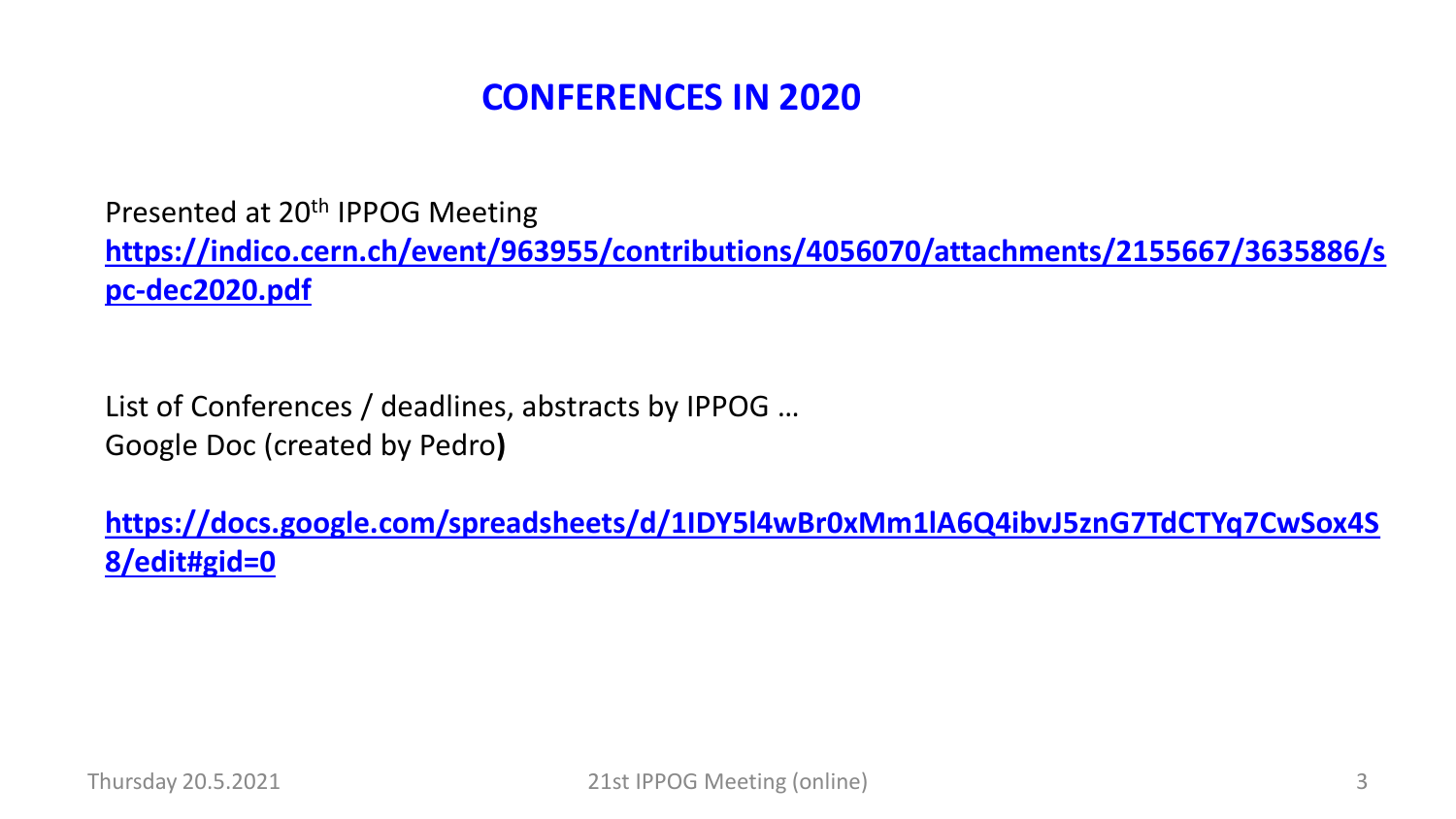#### **APS April Meeting 2021**

**"The International Particle Physics Outreach Group – Reaching Across the Globe with Science"** *presented by Steve Goldfarb <https://meetings.aps.org/Meeting/APR21/Session/G17.5>*

Introduction to International Particle Physics masterclasses *<https://april.aps.org/events/intro-to-international-particle-physics-masterclasses/> <https://quarknet.org/content/introduction-masterclasses-physicists-aps-april-meeting-2021>* ALICE Strange Particles Belle II CMS WZH Dark Side LHCb MINERvA Neutrino Particle Therapy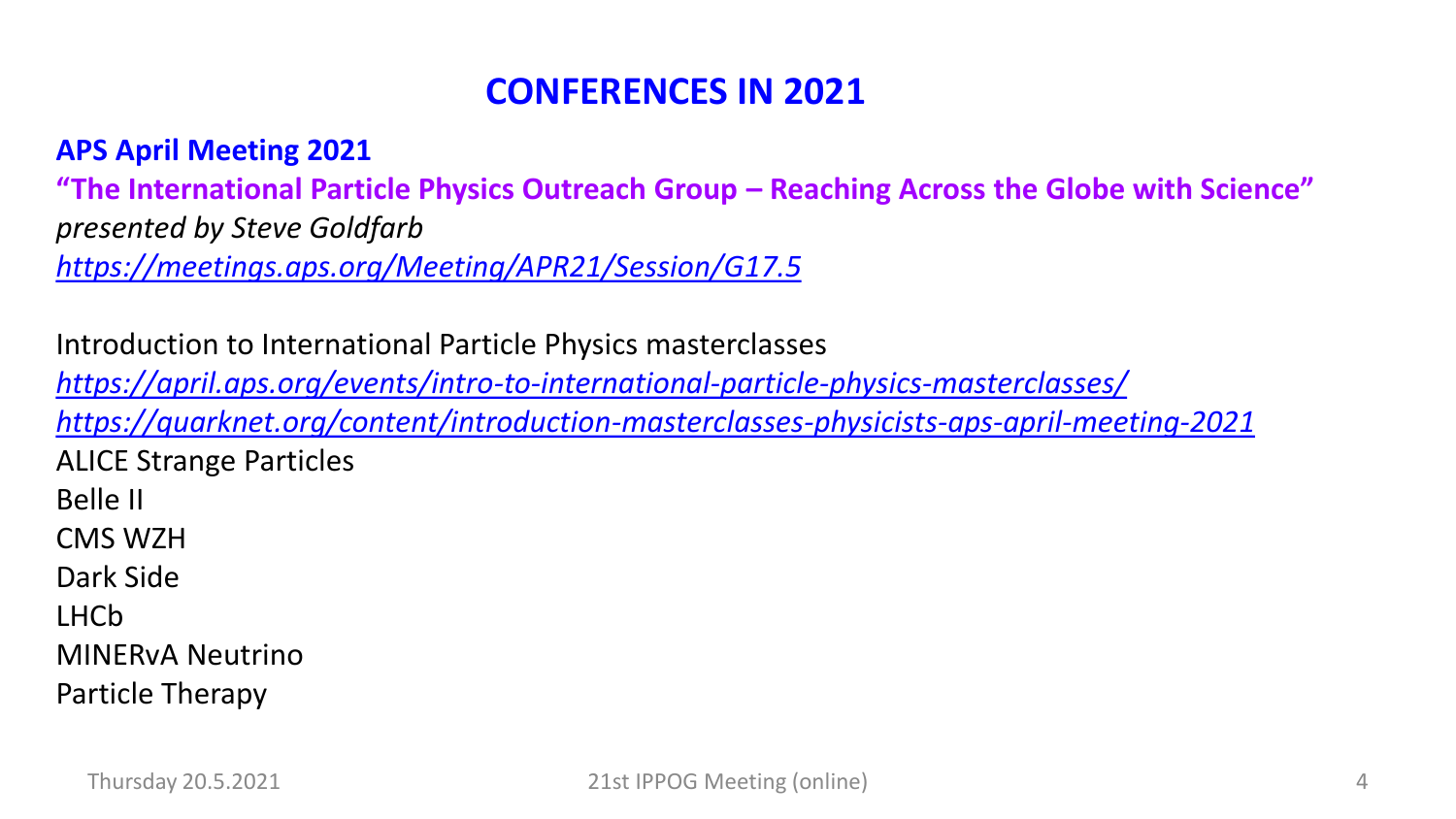#### **LHCP2021 7-12 June 2021 Paris, France - online**

(Large Hadron Collider Physics Conference)

**"The International Particle Physics Outreach Group – Reaching Across the Globe with Science"** *Submitted by Steve Goldfarb* Accepted for poster ?

**"The IPPOG Resource Database: Making particle physics outreach & education available worldwide"** *Accepted to be presented by Barbora Bruant Gulejova* (9.6.21 outreach & diversity session)

**ICRC 2021 12-23 July 2021 Berlin, Germany - online** (International Cosmic Ray Conference) **"Global Cosmic-Ray studies educational platform"** *Submitted by Barbora Bruant Gulejova*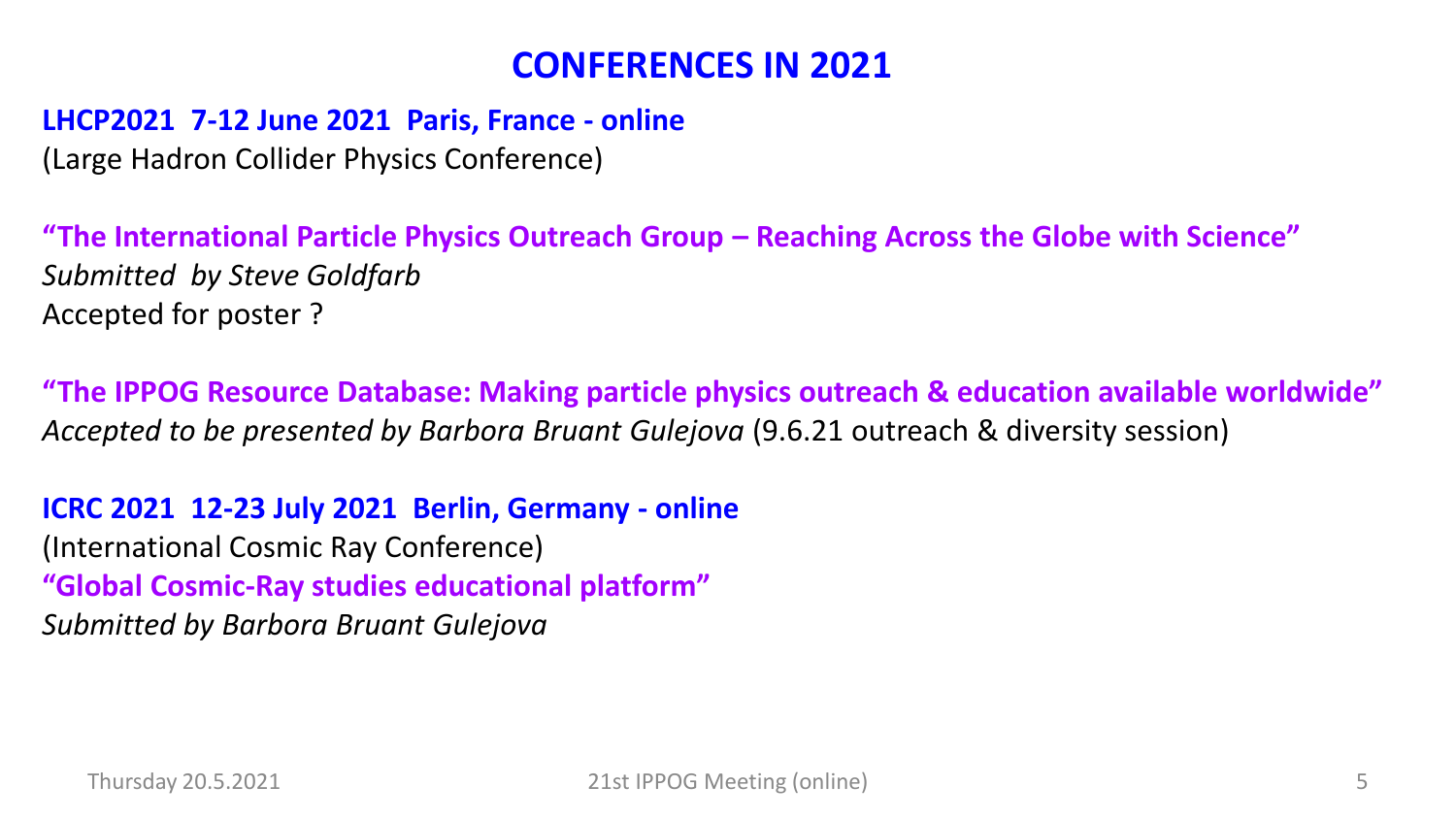### **EPS HEP 2021 21-28 July 2021 Hamburg, Germany - online** (European Physical Society High Energy Physics Conference)

**"The International Particle Physics Outreach Group - Reaching Across the Globe with Science"** *Submitted by Steve Goldfarb*

**"The IPPOG Resource Database: Making particle physics outreach & education available worldwide"** *Submitted by Barbora Bruant Gulejova*

**"Pandemic as a Challenge for International Masterclases"** *Submitted by Ken Cecire and Uta Billow* 

**"Particle Therapy Masterclasses"** *Submitted by Yiota Foka*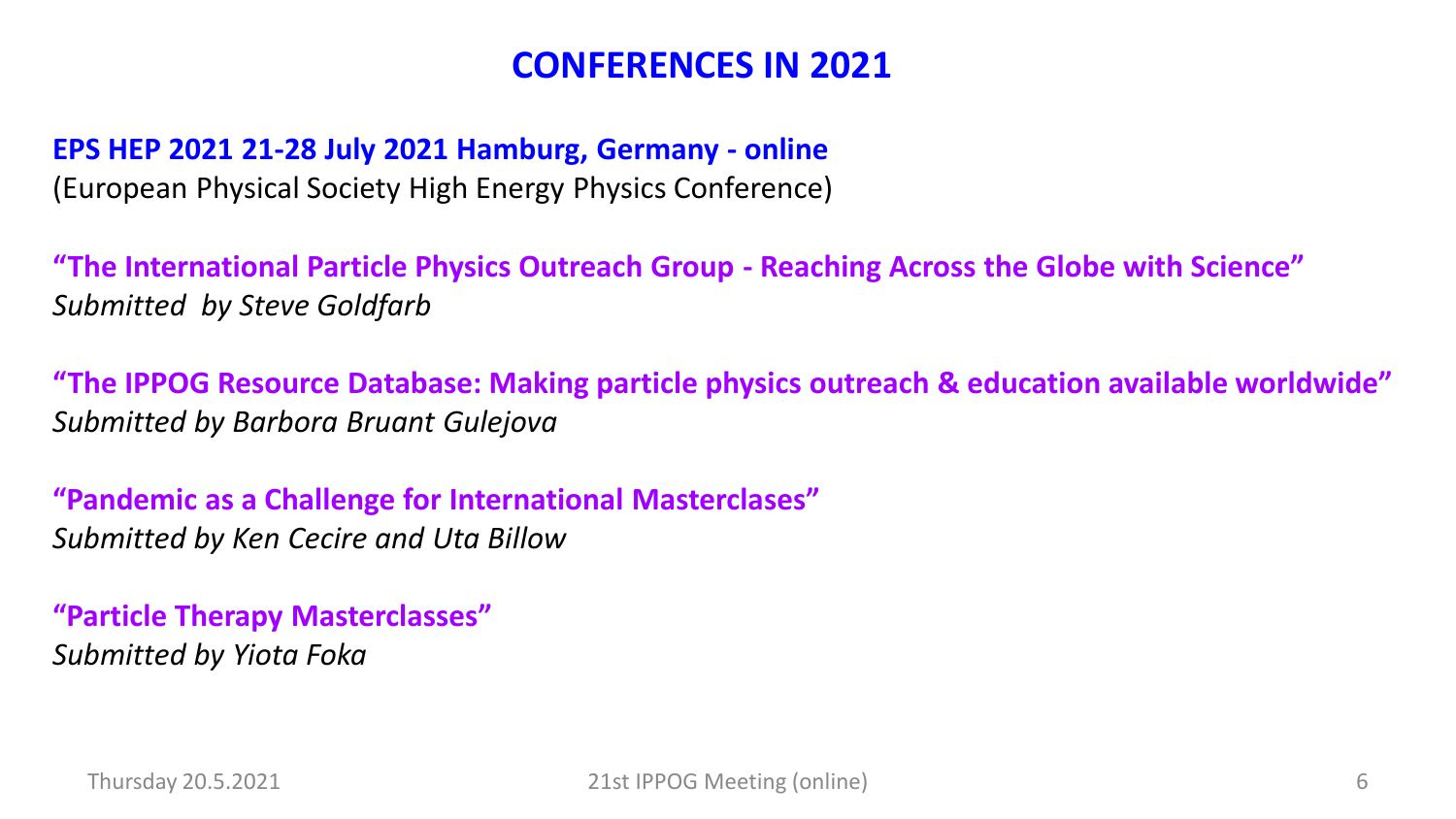**QCHS 2021 2-7 August 2021 Stavanger, Norway** (Quark Confinement and the Hadron Spectrum)

Proposed to organise Masterclasses demonstration session Outreach talk? Jonivar?

**PANIC 2021 30 August – 3 September Lisbon, Portugal**  (Particles and Nuclei International Conference)

No mention of outreach in the scientific programme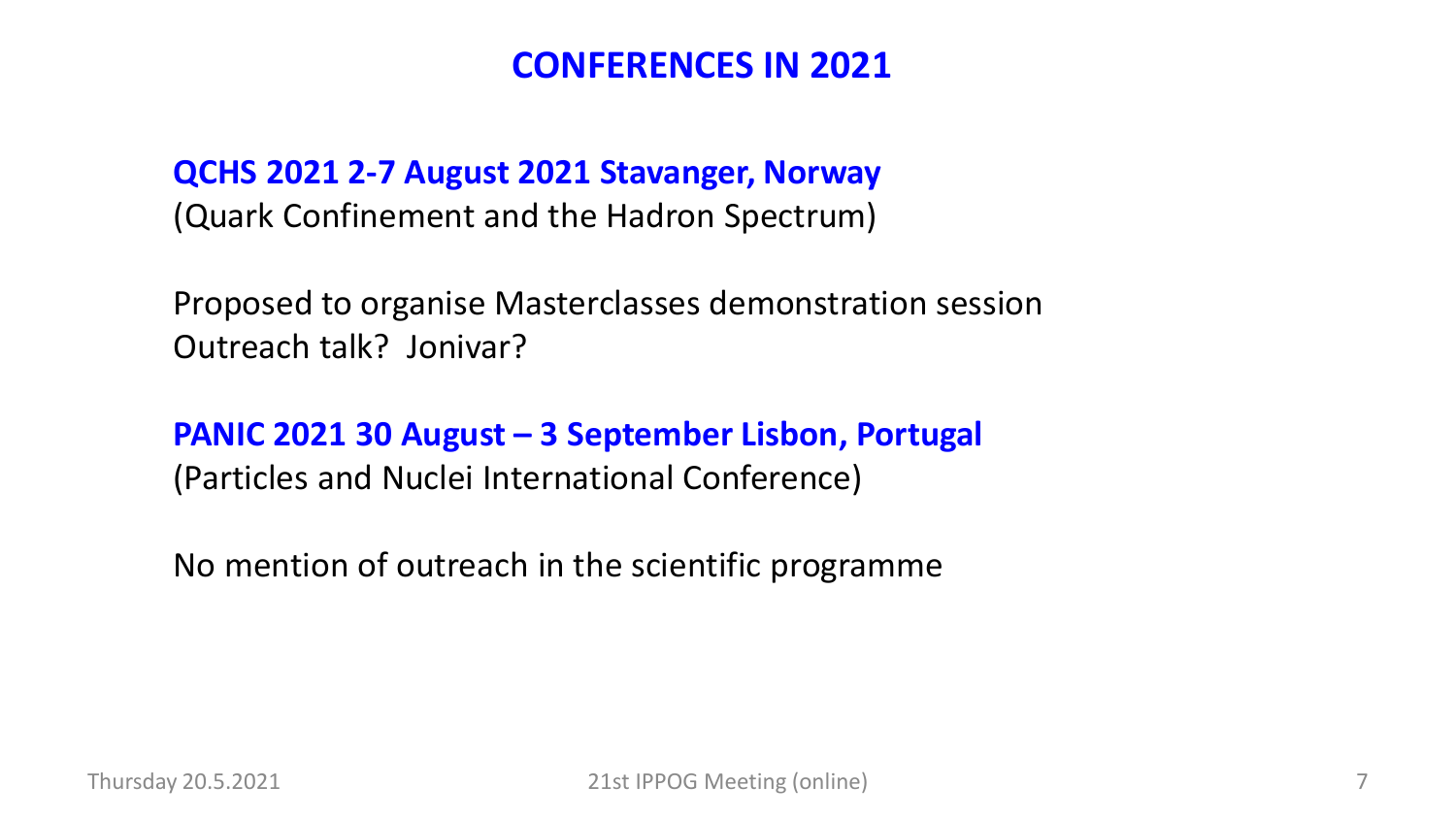# **CONFERENCES ON EDUCATION 2021**

#### **EDULEARN2021 5-7 July 2021 , Majorca, online**

(International Conference on Education and New Learning Technologies) **"The International Particle Physics Outreach Group – Building Trust in Science"** *Submitted / accepted for presentation by Ivan Melo*

### **ICERI2021 8-10 November2021 Seville Spain**

International Conference of Education, Research and Innovation <https://iated.org/iceri/> Deadline for abstract submission : 15 July 2021

**GIREP: 3 rd WorldConference on Physics education 13-17 December 2021 Hanoi, Vietnam + online** <http://wcpe2020.hnue.edu.vn/Conference/Important-dates/p/3rd-wcpe-shifted-to-13-17-december-2021-due-to-covid-19-93> Deadline for abstract submission : 31 August 2021 **"IPPOG's resource database: particle physics educational materials / bringing PP to classrooms"** *To be submitted by Barbora Bruant Gulejova*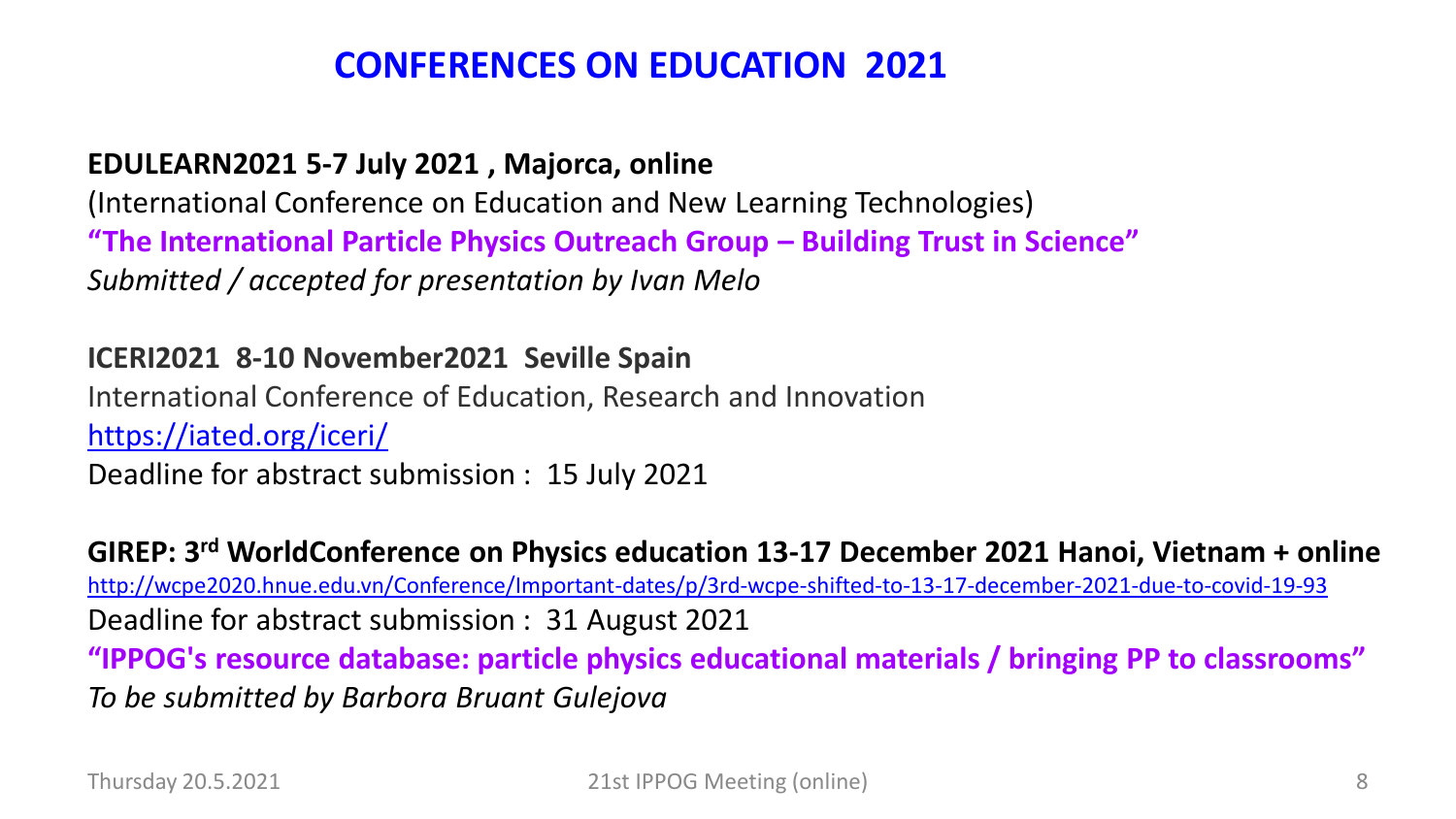## **CONFERENCES IN 2022 (postponed from 2021)**

**LEPTON PHOTON 2022 9-14 January 2022 Manchester, UK** <https://indico.cern.ch/event/949705/>

**Quark Matter 2022 4-10 April 2022 Krakow, Poland** <https://indico.cern.ch/event/895086/>

**…..............**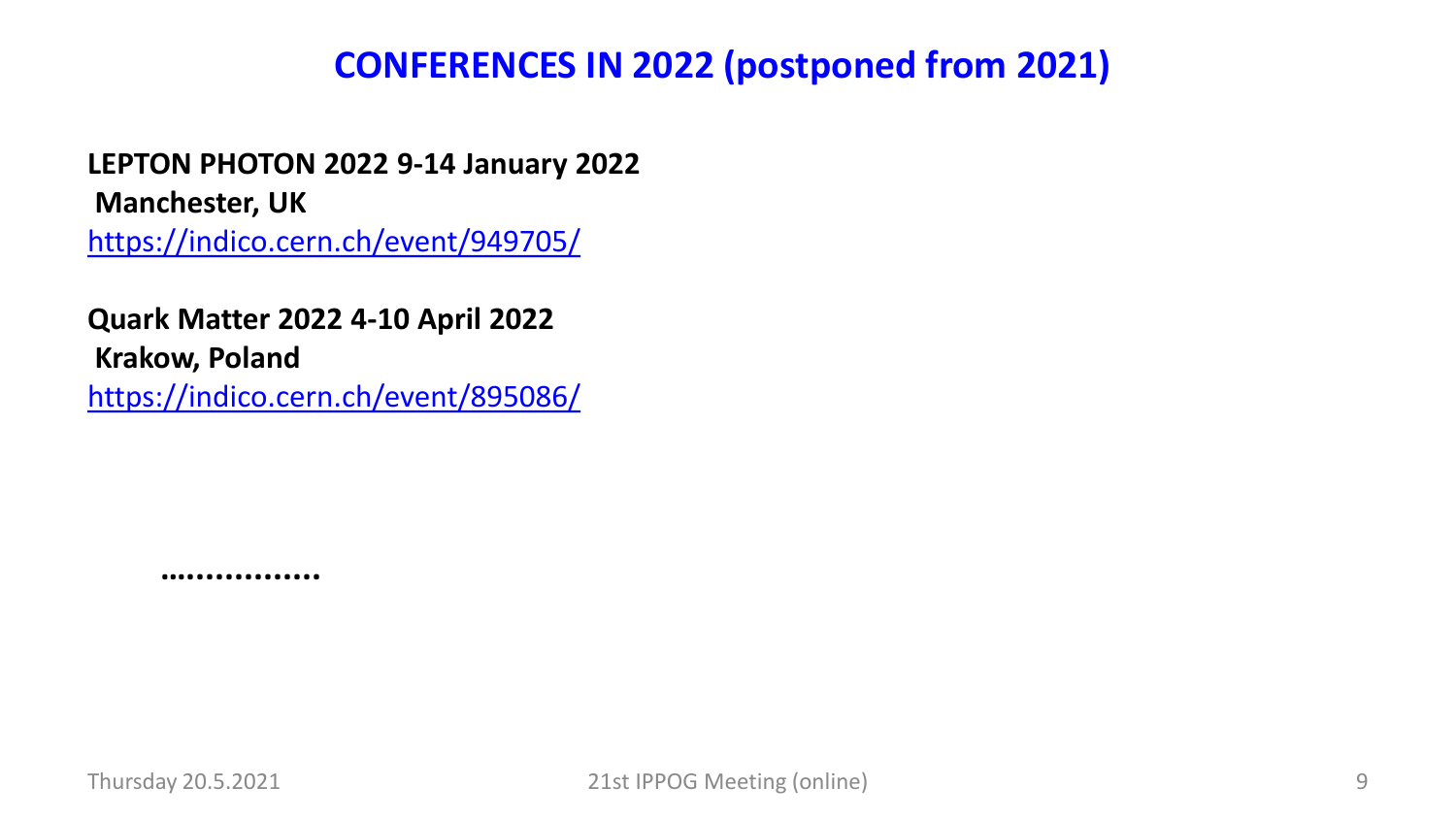Home > International Collaborations > IPPOG

### **IPPOG**

Search 68 records for:

|                                                   |                 | <b>Search</b> | <b>Search Tips</b><br><b>Advanced Search</b> |
|---------------------------------------------------|-----------------|---------------|----------------------------------------------|
|                                                   | Add to Search + |               |                                              |
| Narrow by collection:                             |                 |               |                                              |
| ☑ IPPOG Documents (10)                            |                 |               |                                              |
| IPPOG Unapproved Documents (17) [restricted]<br>U |                 |               |                                              |
| IPPOG CB Matters (1) [restricted]<br>U            |                 |               |                                              |
| □ IPPOG CB Matters Unapproved (0) [restricted]    |                 |               |                                              |
| ☑ IPPOG Photos (40)                               |                 |               |                                              |
| IPPOG Unapproved Resources (0) [restricted]<br>u  |                 |               |                                              |
| ○ IPPOG Resources (0)                             |                 |               |                                              |

 $\Gamma$ hursday 20 $10$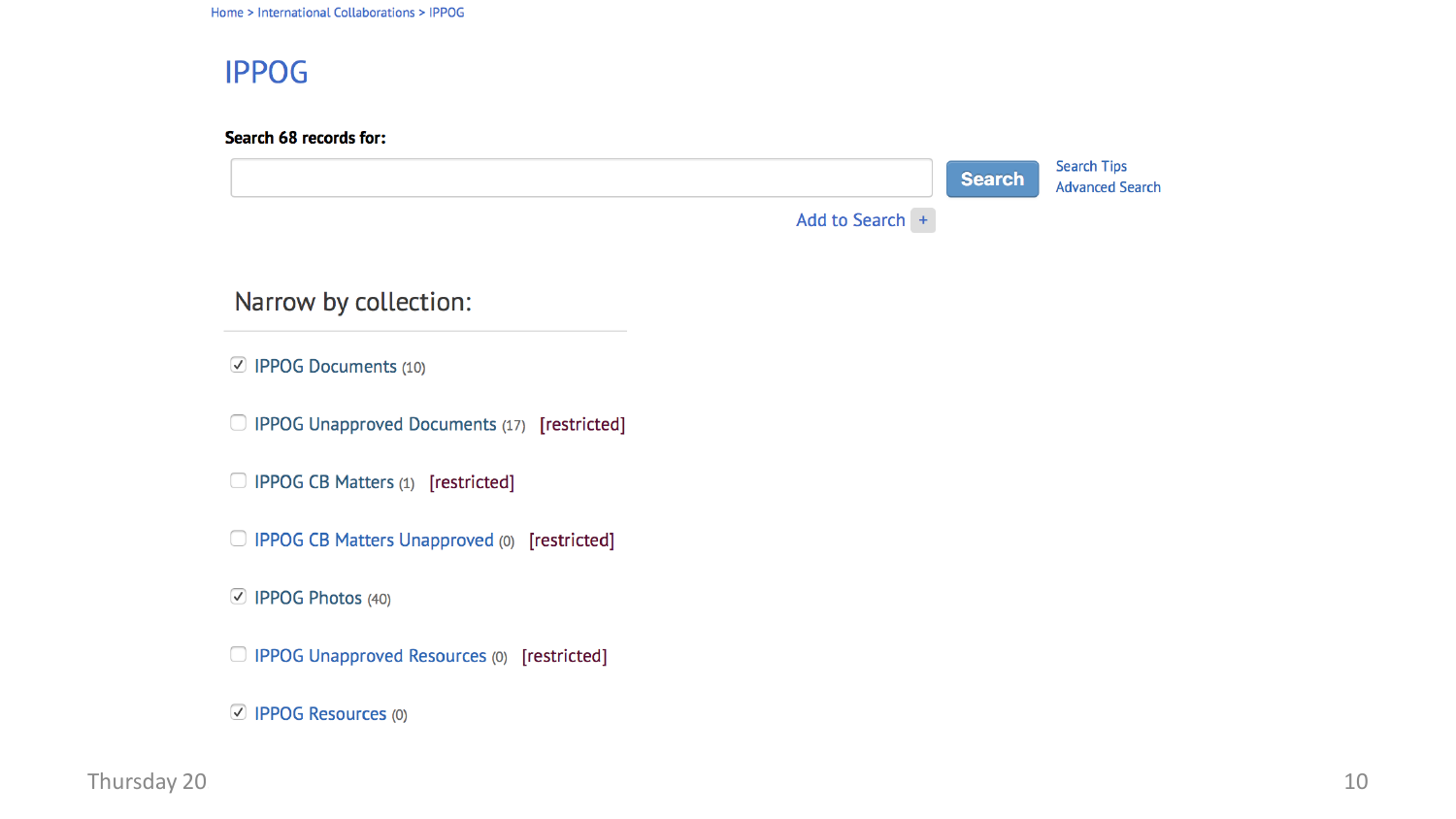### IPPOG Documents – latest additions

Latest additions:

2020-12-21

#### Future Challenges in Particle Physics Education and Outreach / Beck, Hans Peter (Universitaet Bern (CH)) ; Goldfarb, Steven (University of Melbourne (AU))  $12:32$

This document is meant to serve as input from the IPPOG Collaboration for the open call for the European Particle Physics Strategy Update 2020. It emphasises the strategic relevance of concerted, global outreach activities and beyond when envisaging new large-scale projects. [...]

IPPOG-PUB-004.- Geneva: CERN. 2018 - Published in: Input for the EPPSU process: PDF;

#### Detailed record - Similar records

#### 2020-12-08

IPPOG Report to the CERN Scientific Policy Committee 2020 / Goldfarb, Steven (University of Melbourne (AU)) ; Abreu, Pedro (LIP Laboratorio de Instrumentacao e Fisica Experimental de Particulas (PT))  $09 - 49$ IPPOG Report to the Three-Hundred-and-Nineteenth Meeting of the CERN Scientific Policy Committee (full agenda: https://indico.cern.ch/event/948802) IPPOG-CONF-SLIDES-013.- Geneva: CERN, 2020 - Published in: Annual report to SPC: PDF;

#### Detailed record - Similar records

2020-12-02 16:23

IPPOG : Bridging the gap between science education at school and modern scientific research / Bruant Gulejova, Barbora (Bern U.) The International Particle Physics Outreach Group (IPPOG) has been making concerted and systematic efforts to present and popularise particle physics across all audiences and age groups since 1997. [...] arXiv:2011.14743. - 2020. - 15 p. Article submitted to World Scientific Griboy 90 Edition - Fulltext